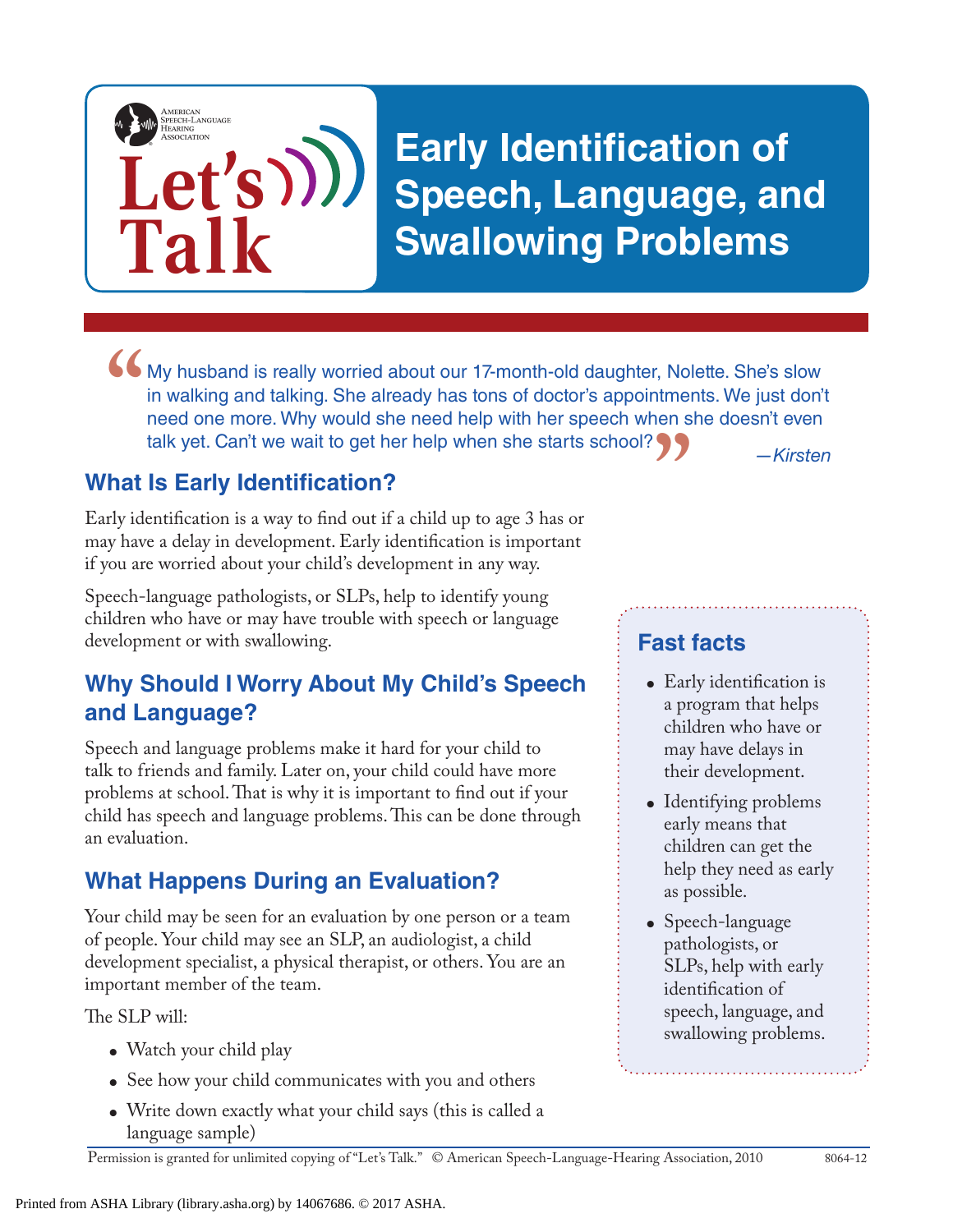

# **Early Identification of Speech, Language, and Swallowing Problems**

- Look at your child's reading and writing skills
- Watch how your child eats and drinks

An evaluation may take more than one visit. It is important to have as much information as possible about your child. The team will get information from you, your child's doctor, and child care workers.

# **How Can I Help With the Evaluation?**

You know your child best.

#### **You can keep track of your child's progress in listening and talking:**

- Is your child still babbling?
- When did she say her first word?
- What language do you speak in the home? Are you teaching your child more than one language?
- Does your child use gestures and words?
- Does she know how to ask for a snack?
- Does she follow simple directions?

#### **You can check your child's hearing:**

- Does it seem like you have to shout or clap or snap your fingers just to be noticed?
- Does your child turn his head when you call his name?

#### **Watch how your child plays:**

- Do peekaboo and pat-a-cake make your child smile and giggle?
- Does your child play with toys like you'd expect?

#### **Think about any eating or drinking problems:**

- Does your child only want to drink from a bottle?
- Does she have trouble chewing food?
- Does she cough or choke when eating?

Be sure to tell the SLP about any feeding problems.

# **What Happens After an Evaluation?**

The team will tell you how your child did during the evaluation. Your child may need "early intervention" services if he has any speech, language, or other problems.